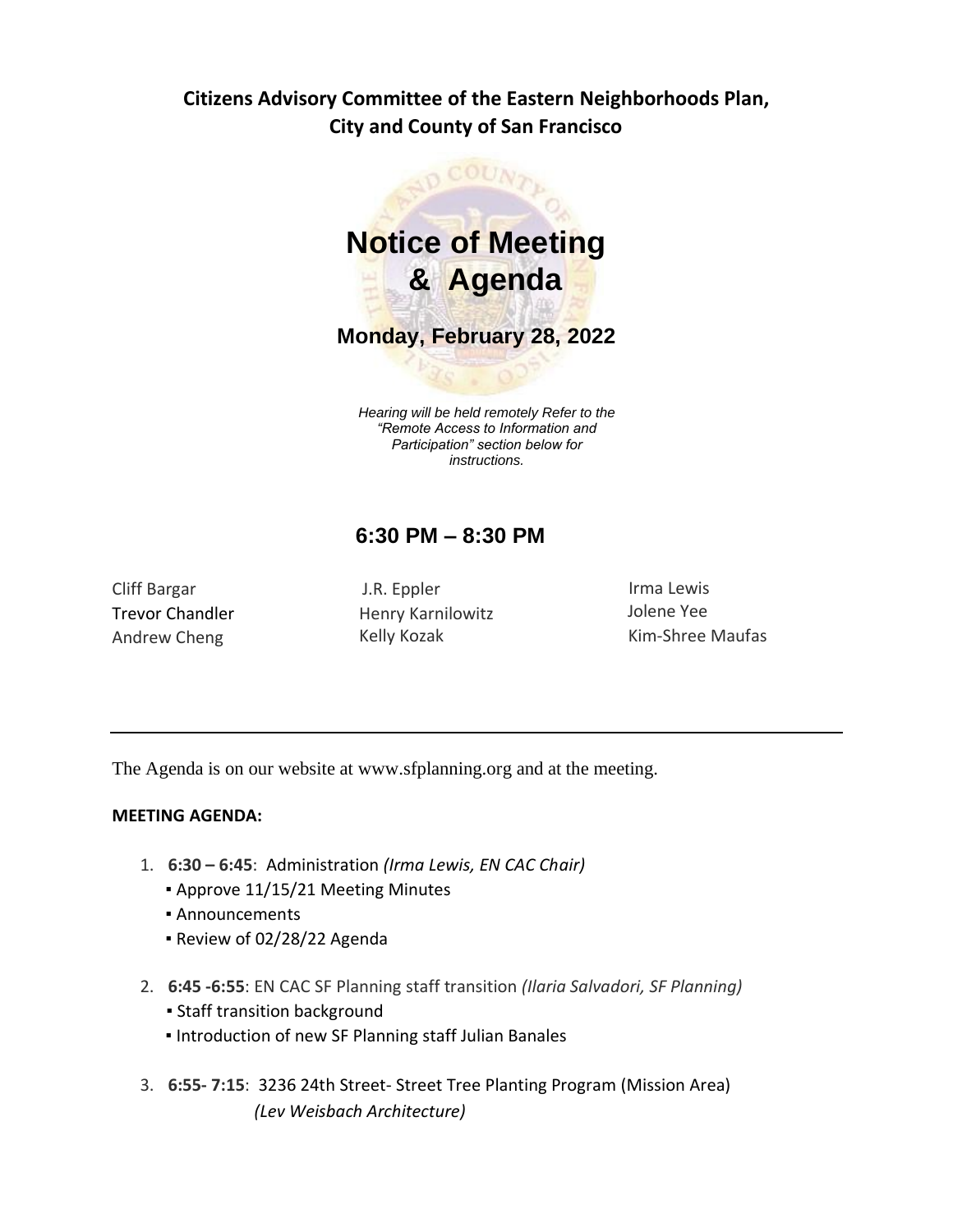- 4. **7:15- 7:35**: Pedestrian safety and neighborhood crosswalk placements in the Eastern Neighborhoods.
	- Issue introduction (Trevor Chandler, ENCAC Member) Overview of location strategy *(SFMTA staff)*
- 5. **7:35-7:40**: Review of the ENCAC Memo to Rec and Park *(Irma Lewis)*
- 6. **7:40 – 7:50** : Other updates
- 7. **7:50 -8:00** : Next Meeting (2022 Quarter 2)- June 2022 (date TBC)
- 8. Public Comment. At this time, members of the public may address the Citizens Advisory Committee on items of interest to the public that are within the subject matter jurisdiction of the Committee but do not appear on the agenda. With respect to agenda items, the public will be given an opportunity to address the Committee when the item is reached in the meeting. Each member of the public may address the Committee for up to three minutes.

*The Brown Act forbids a Committee from taking action or discussing any item not appearing on the posted agenda, including those items raised at Public Comment. In response to public comment on an item that is not on the agenda, the Committee is limited to:*

- Briefly responding to statements made or questions posed by members of the public, or
- Requesting staff to report back on the matter at a subsequent meeting, or
- Directing staff to place the item on a future agenda. (Government Code Section 54954.2(a).)
- Submitting written public comment to EN CAC planning staff: Ilaria Salvadori *[Ilaria.salvadori@sfgov.org](mailto:Ilaria.salvadori@sfgov.org)*

# **Remote Access to Information and Participation**

In accordance with Governor Newsom's statewide order for all residents to Shelter-in-place - and the numerous preceding local and state proclamations, orders and supplemental directions - aggressive directives have been issued to slow down and reduce the spread of the COVID-19 virus.

On May 29, 2020, the San Francisco Planning Department was authorized to allow policy bodies to hold remote public meetings without advance approval but prohibiting policy bodies other than the Board of Supervisors and its committees from meeting in person at a physical meeting location. Therefore, Citizen Advisory Committees meetings will be held via videoconferencing and allow for remote public comment. Staff strongly encourages interested parties to submit their comments in writing and in advance of the hearing to *Ilaria.salvadori@sfgov.org*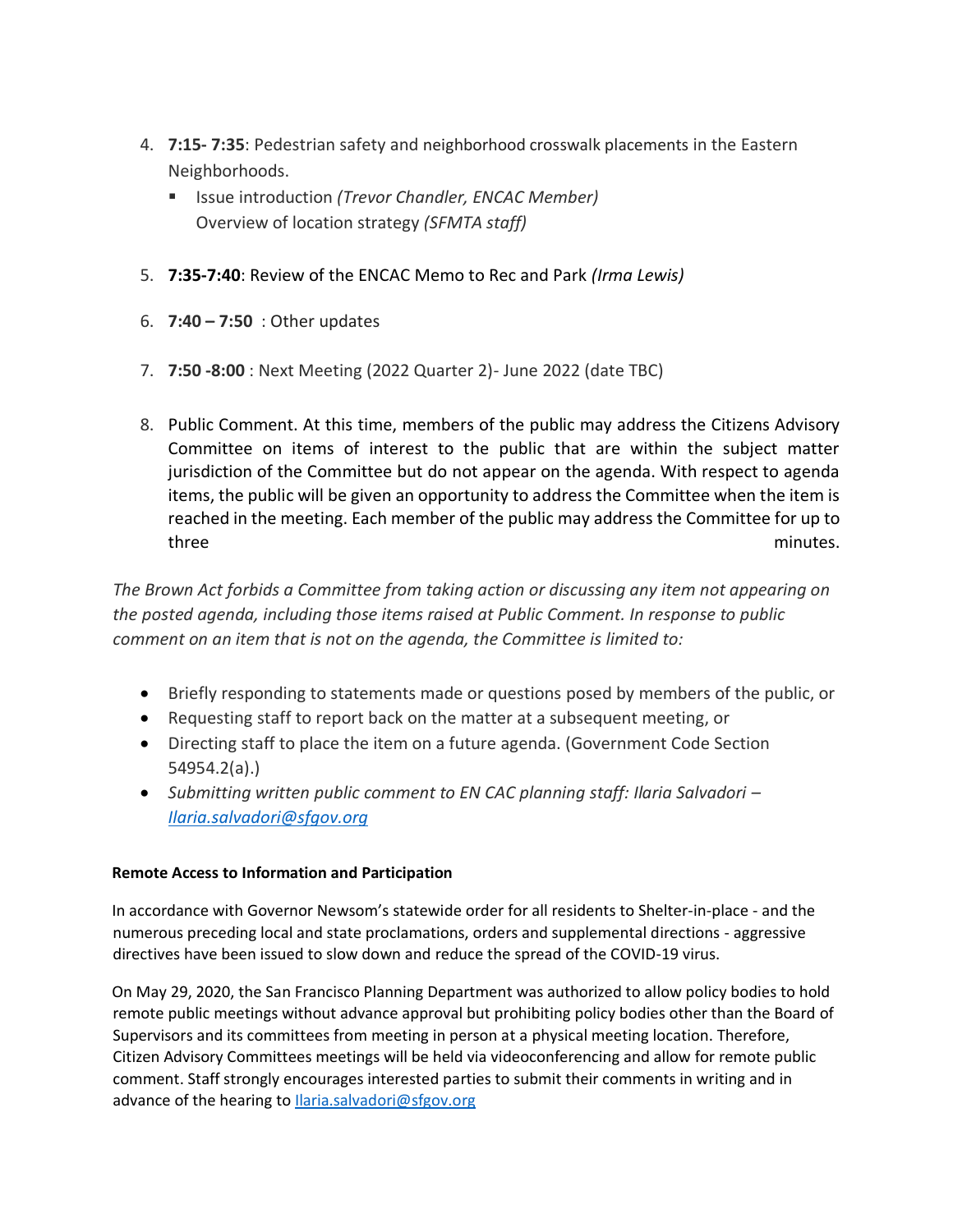## **CAC Meeting will be held on the "Zoom" Platform.**

**Topic: ENCAC Meeting – 2022 Quarter 1 Time: February 28, 2022 06:30 PM Pacific Time (US and Canada)**

To join Zoom meeting via the internet please visit the link below:

Join Zoom Meeting <https://us06web.zoom.us/j/82576361884?pwd=b3NOMVFMbDVvYXBGa1pEaTRMejdMQT09>

Meeting ID: 825 7636 1884 Passcode: 591859 One tap mobile +16699006833,,82576361884# US (San Jose) 12532158782,,82576361884# US +(Tacoma)

Dial by your location +1 669 900 6833 US (San Jose) +1 253 215 8782 US (Tacoma) +1 346 248 7799 US (Houston) +1 929 205 6099 US (New York) +1 301 715 8592 US (Washington DC) +1 312 626 6799 US (Chicago) 833 548 0276 US Toll-free 833 548 0282 US Toll-free 877 853 5247 US Toll-free 888 788 0099 US Toll-free Meeting ID: 825 7636 1884 Find your local number: <https://us06web.zoom.us/u/kdxdjC6PpG>

**Public Comment during Zoom:** The "raise hand" feature will be used to manage public comment.

(For phone users: press \*9 to raise hand & Press \*6 to mute/unmute) Note that you will be automatically muted. For your privacy, you may wish to join via audio. If you choose to turn your camera on, we recommend that you are mindful of your background.

## **Cell Phone and/or Sound-Producing Electronic Devices Usage at Hearings**

Effective January 21, 2001, the Board of Supervisors amended the Sunshine Ordinance by adding the following provision: The ringing of and use of cell phones, pagers and similar sound-producing electronic devices are prohibited at this meeting. Please be advised that the Chair may order the removal from the meeting room of any person(s) responsible for the ringing or use of a cell phone, pager, or other similar sound-producing electronic devices *(67A.1 Prohibiting the use of cell phones, pagers and similar sound-producing electronic devices at and during public meetings).*

## **San Francisco Lobbyist Ordinance**

Attention: Individuals and entities that influence or attempt to influence local legislative or administrative action may be required by the San Francisco Lobbyist Ordinance [SF Campaign and Governmental Conduct Code Section 21.00-2.160] to register and report lobbying activity. For more information about the Lobbyist Ordinance, please contact the Ethics Commission at 30 Van Ness Avenue, Suite 3900, San Francisco, CA 94102; telephone (415) 581-2300; fax (415) 581-2317; and web site http//www.sfgov.org/ethics.